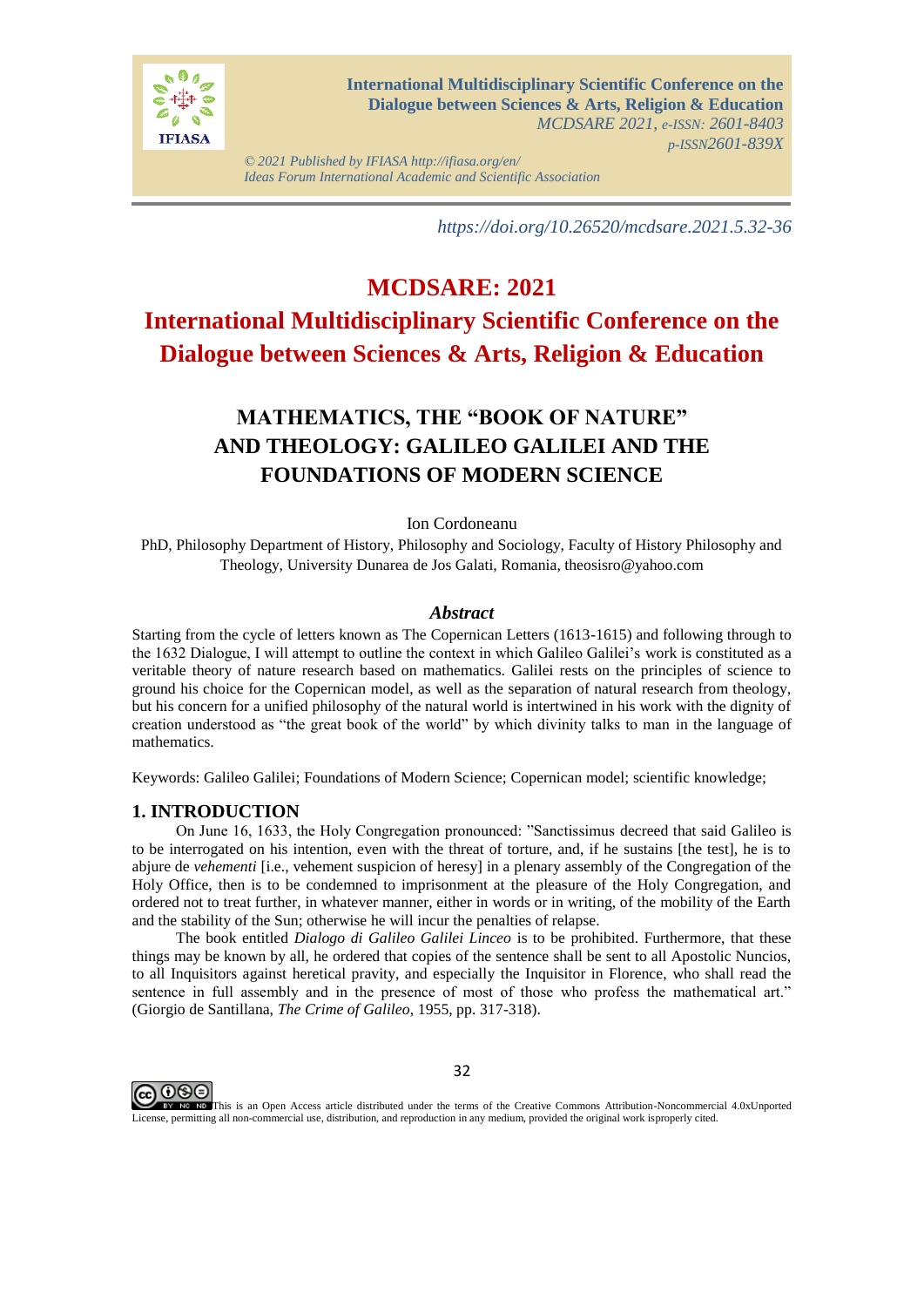### **2. THE DIALOGUE CONCERNING THE TWO CHIEF WORLD SYSTEMS, PTOLEMAIC AND COPERNICAN**

*The Dialogue Concerning the Two Chief World Systems, Ptolemaic and Copernican,* is considered Galileo's most important work; started in 1610, under the title *De sistemate seu constitutione universe* (*On the System or the Composition of the Universe*), the text had been published in Florence in 1632, having been finished in 1630, and after the request for publication license requested from the Holy Congregation, which Galileo obtained due to his friendship with Pope Urban VIII. Nevertheless, even though Galileo is put on trial by the Inquisition for this text, throughout his life, he had written works that had drawn the attention and thorough analysis of the Church authorities, the texts comprised in the *Copernican Letters* (*Lettere copernicane*) (1613-1615) being a telling example in this respect. It is not by hazard that the same Cardinal Bellarmino, who had instrumented in 1600 the trial against Giordano Bruno, is present in the "hermeneutic adventure" Galileo had embarked on with the *Copernican Letters*, through a letter dated April 12, 1615, addressed to Paolo Antonio Foscarini and through his appointment as the representative of the Inquisition in Galileo's trial.

What is the reason why, upon reading the sentence, the ones who practise maths are targeted? Can mathematics be suspected, so that the ones who study it need to be warned? Before Galileo, Copernicus had been considered a man of the Church and a scholar, but his system had been considered sooner an ingenious mathematic tool that could not pretend anything related to physical reality, and mathematics "was rated at the time as a thing for technicians and virtuosi, as they were called, with no claim to philosophical relevance" (Santillana, p. XXV). To Galileo's mind, mathematics could no longer be just an instrument. Archimedes had been translated into Latin, and the acquaintance with his works prompts Galileo to build a science of mathematics capable of studying the movement phenomenon the same way Archimedes had studied statics, and the Greek scholar becomes his "scientific model" (Santillana, pp. XXIV; Horia Roman Patapievici, *Preface* to Galileo Galilei, *Două lecții despre Infernul lui Dante [Two Lessons on Dante's Inferno]*, 2021, p. 18). Before initiating this lifetime-long project, Galileo throws himself (or is thrown) in an adventure: in the year 1587, he is invited at the Platonic Academy in Florence to solve the dispute between two ways of imagining Dante's Inferno. It is worth mentioning that young Galileo (he was only 23 years old at that time) is called in his capacity as a *mathematician*! Why adventure? Because during these two lectures, Galileo makes an error of which he becomes aware only later, which is, otherwise, the reason why the *Lessons* on *Inferno* stop being distributed. One more thing: nowhere in these *Lessons* is any mention of velocity or any indication of the temporal representation. We can regard the *Lessons* as a hermeneutic adventure because the Florentine model of the *Inferno*, that the Academy favoured, should have been considered more exact; but how comfortable was Galileo with applying mathematics – geometry – to the field of the imaginary (as dominant as it was at the time), we cannot know.

If Galileo developed, as early as in his youth, a natural philosophy based on mathematics, then he saw in Nicolas Copernicus' *De Revolutionibus Orbium Coelestium* a path opening towards a new cosmology. The Copernican text had been completed in 1530 and published a year before its author's death, in 1543, which means that it had been known for at least 50 years in the time of Galileo.

Once again, how did mathematics become responsible for the earthquake that hit the image of the world at the end of the  $16<sup>th</sup>$  and the beginning of the  $17<sup>th</sup>$  century? Galileo introduced himself in the *Dialogue,* through Salviati's voice, who was furthering his philosophy, as a "Pythagorean mathematician and philosopher", showing that "the human understanding can be taken in two modes, the *intensive* or the *extensive. Extensively,* that is, with regard to the multitude of intelligibles, which are infinite, the human understanding is as nothing even if it understands a thousand propositions; for a thousand in relation to infinity is zero. But taking man's understanding *intensively,* in so far as this term denotes understanding some proposition perfectly, I say that the human intellect does understand some of them perfectly, and thus in these it has as much absolute certainty as Nature itself has. Of such are the mathematical sciences alone; that is, geometry and arithmetic, in which the Divine intellect indeed knows infinitely more propositions, since it knows all. But with regard to those few which the human intellect does understand, I believe that its knowledge equals the Divine in objective certainty, for here it succeeds in understanding necessity, beyond which there can be no greater sureness." (Galileo, *Dialogue...*, 1967, p. 103). A daring speech, remarks the good Peripatetician Simplicio, one which Salviati summarizes unequivocally and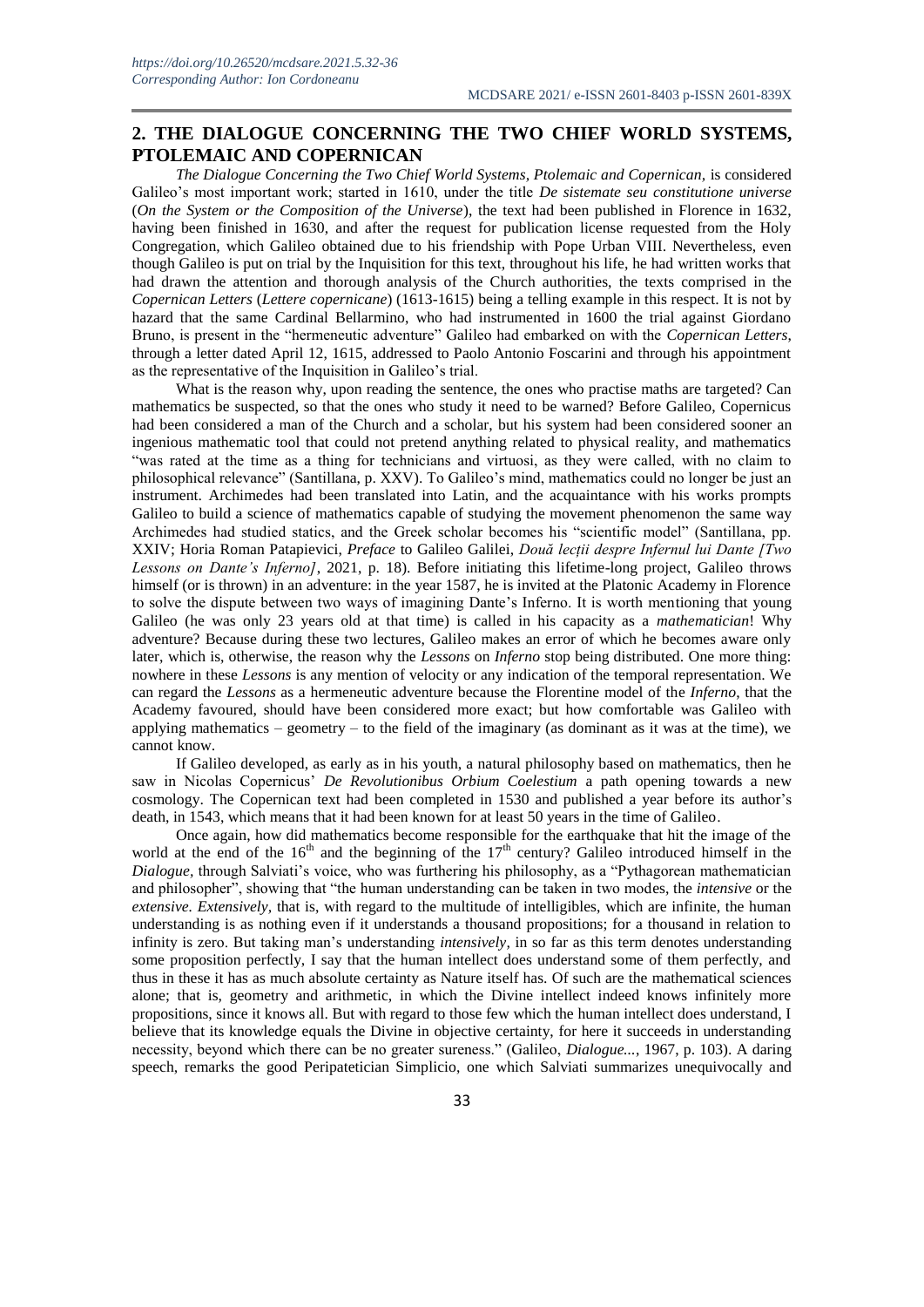even more daringly: "These are very ordinary propositions and far from any shade of temerity or boldness. They do not detract in the least from the majesty of Divine wisdom, just as saying that God cannot undo what is done does not in the least diminish His omnipotence. But I question, Simplicio, whether your suspicion does not arise from your having taken my words equivocally. So in order to explain myself better, I say that as to the truth of the knowledge which is given by mathematical proofs, this is the same that Divine wisdom recognizes".

Mathematics represents, in Galileo's view, the human being's participation to divine knowledge (Marius Dumitrescu, *Geneza barocă a Filosofiei Moderne [The Baroque Genesis of Modern Philosophy]*, 2016, p. 361), but the foundations of the new natural philosophy and cosmology were mathematical – Galileo had joined Copernicus in the elaboration of this project, which had been affirmed in the *Copernican Letters*, where, in the letter to Benedetto Castelli (December 21, 1613) argued in favour of the heliocentric system to explain the cosmic phenomenon occurring during Joshua's fight with the five rival armies, when God stopped the Sun in the sky: "I hold that this openly confutes the Ptolemaic and Aristotelian system, while admirably agreeing with the contrary hypothesis of Copernicus" (Galilei, *Scrisori copernicane*, 2010, pp. 81).

Some theologians' suspicion was legitimate: in their opinion, this was an attack at the foundations of faith, which also included Ptolemy's cosmological model and Aristotelian philosophy. On April 12, Cardinal Bellarmino wrote to Paolo Antonio Foscarini: "First I say that it seems to me that your Paternity and Mr Galileo are proceeding prudently by limiting yourselves to speaking suppositionally and not absolutely, as I have always believed that Copernicus spoke. For there is no danger in saying that, by assuming the Earth moves and the sun stands still, one saves all of the appearances better than by postulating eccentrics and epicycles; and that is sufficient for the mathematician. However, it is different to want to affirm that in reality the sun is at the centre of the world and only turns on itself, without moving from east to west, and the earth is in the third heaven and revolves with great speed around the sun; this is a very dangerous thing, likely not only to irritate all scholastic philosophers and theologians, but also to harm the Holy Faith by rendering Holy Scripture false." (Finocchiaro 1989, pp. 67-69). The history of that time recorded several events preceding the 1633 trial: on February 24, 1616, the Holy Congregation vets the two sentences referring to the stability of the Sun and motion of the Earth; on February 26, 1616, Cardinal Bellarmino summons Galileo, demanding that he should abandon the censored conception on the stillness of the Sun and motion of the Earth, and on March 3, 1617, Copernicus's *De revolutionibus orbium caelestium* is banned, pending corrections.

Galileo remains in search and formulation of that *mathesis universalis* also sought by his contemporary, René Descartes, who was sharing the Copernican view but who was more interested in not suffering because of his ideas. Descartes wrote to Mersenne in April 1634 about the fact that the Inquisition would not accept even a hypothetical discussion of the Copernican theory: "I'm astonished that an ecclesiastic should dare to write about the earth's motion, whatever excuses he may give. For I have seen official documents about Galileo's condemnation, printed at Liège on 20.ix.1633, which contained the words *quamvis hypothetice a se illam proponi simularet*, even if he pretended he was putting his view forward only hypothetically'; thus they seem to forbid even the use of this ·as a· hypothesis in astronomy. So I don't dare tell anyone any of my thoughts on the topic." (Descartes, *Correspondence*, 2017, p. 29).

After the *Copernican Letters,* the Florentine publishes, in 1623*, Il Saggiatore*, which explicitly reveals his preoccupation for a unified philosophy on the natural world. For Galileo, philosophy signifies science in general, that is more than "natural philosophy", and its object is "the great book of nature*": "La filosofia è scritta in questo grandissimo libro che continuamente ci sta aperto innanzi a gli occhi (io dico l'universo), ma non si può intendere se prima non s'impara a intender la lingua, e conoscer i caratteri, ne' quali è scritto. Egli è scritto in lingua matematica, e i caratteri son triangoli, cerchi, ed altre figure geometriche, senza i quali mezi è impossibile a intenderne umanamente parola; senza questi è un aggirarsi vanamente per un oscuro laberinto."* (Galileo Galilei, *Opere*, I, 1964, pp. 631-632). [Philosophy is written in this great book that is continually open before our eyes (I say the universe), but it cannot be understood unless one first learns to understand the language, and to know the characters, in which it is written. It is written in mathematical language, and the characters are triangles, circles, and other geometric figures, without which it is humanly impossible to understand a word; without these it is a vain wandering through a dark labyrinth.]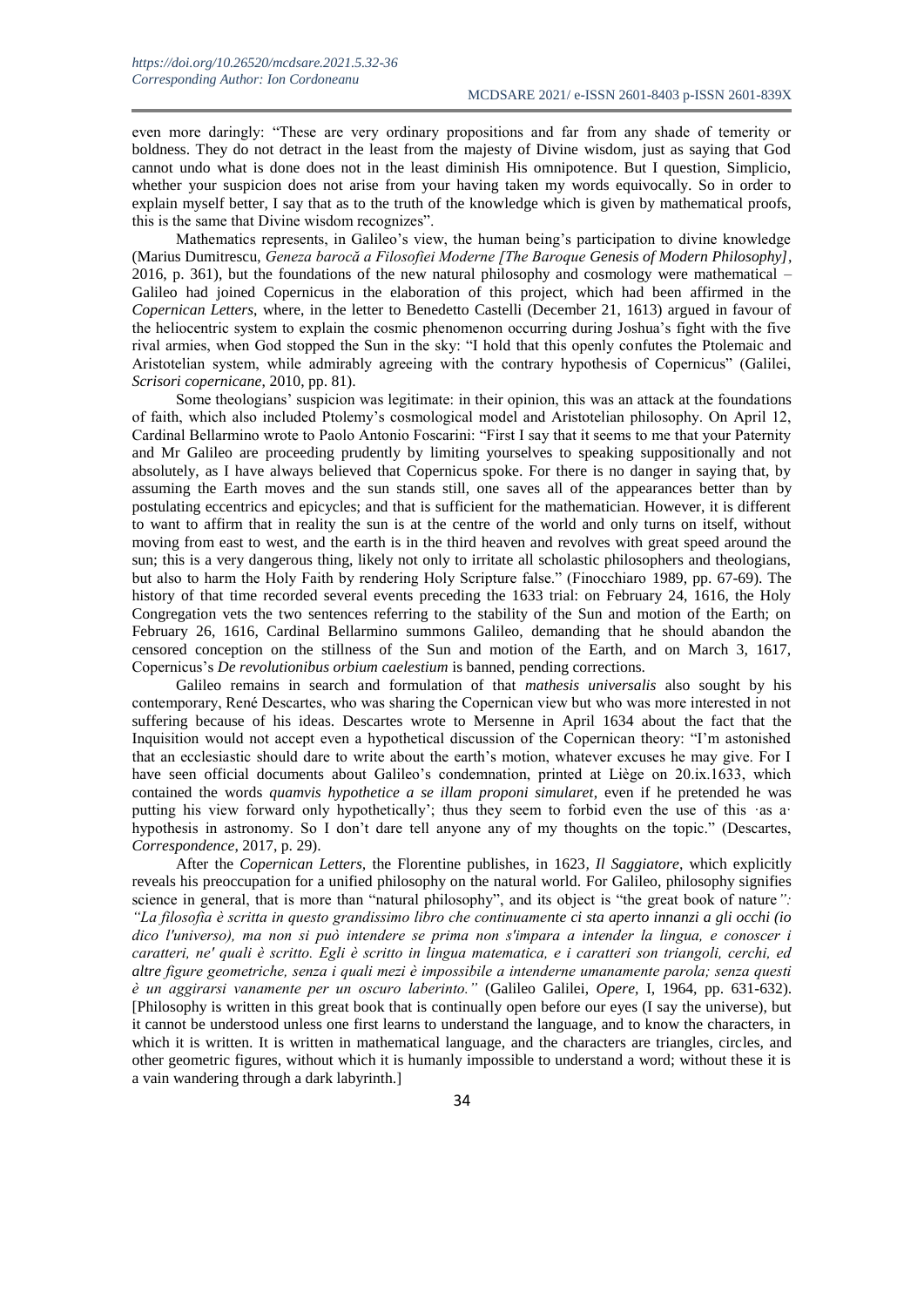#### 3. **CONCLUSION**

In the "Dedication" to Grand Duke Ferdinand II de Medici, at the beginning of the *Dialogue*  (February 1632), Galilei affirms the same principle of a philosophy which, by dignity of its object, should be considered the most important in the order of human knowledge: "The constitution of the universe I believe may be set in first place among all natural things that can be known, for coming before all others in grandeur by reason of its universal content, it must also stand above them all in nobility as their rule and standard." (Galileo, *Dialogue*, 1967, pp. 3-4).

This is the philosophy which grounds, in Galileo's case, genuine research principles, since, in the *Copernican Letters* and not only, he circumscribes the field of scientific research to the area of those phenomena that can only be known with the help of the human mind's natural ability (*naturali apprensibili*), without the support of the divine revelation. In this way (as shown in the letter to Benedetto Castelli, December, 21, 1613, and in the most extensive one from 1615, to Cristina de Lorena), Galileo clearly distinguishes between scientific research and theological undertaking: "I think it would be more prudent to prevent anyone from using excerpts from the Scriptures, somehow forcing them to affirm some conclusions on nature, conclusion which, at some point, may be contradicted by senses and demonstrative and necessary reasoning." (*Scrisori copernicane*, p. 75).

At the same time, with the foundation of modern science, starting from Galileo, secularization opens the path towards the study of this world and reveals the "ingenuity of the creator" (Amos Funkenstein, 1998, p. 12) that the Florentine turned into a symbol of modernity never ceased cherishing.